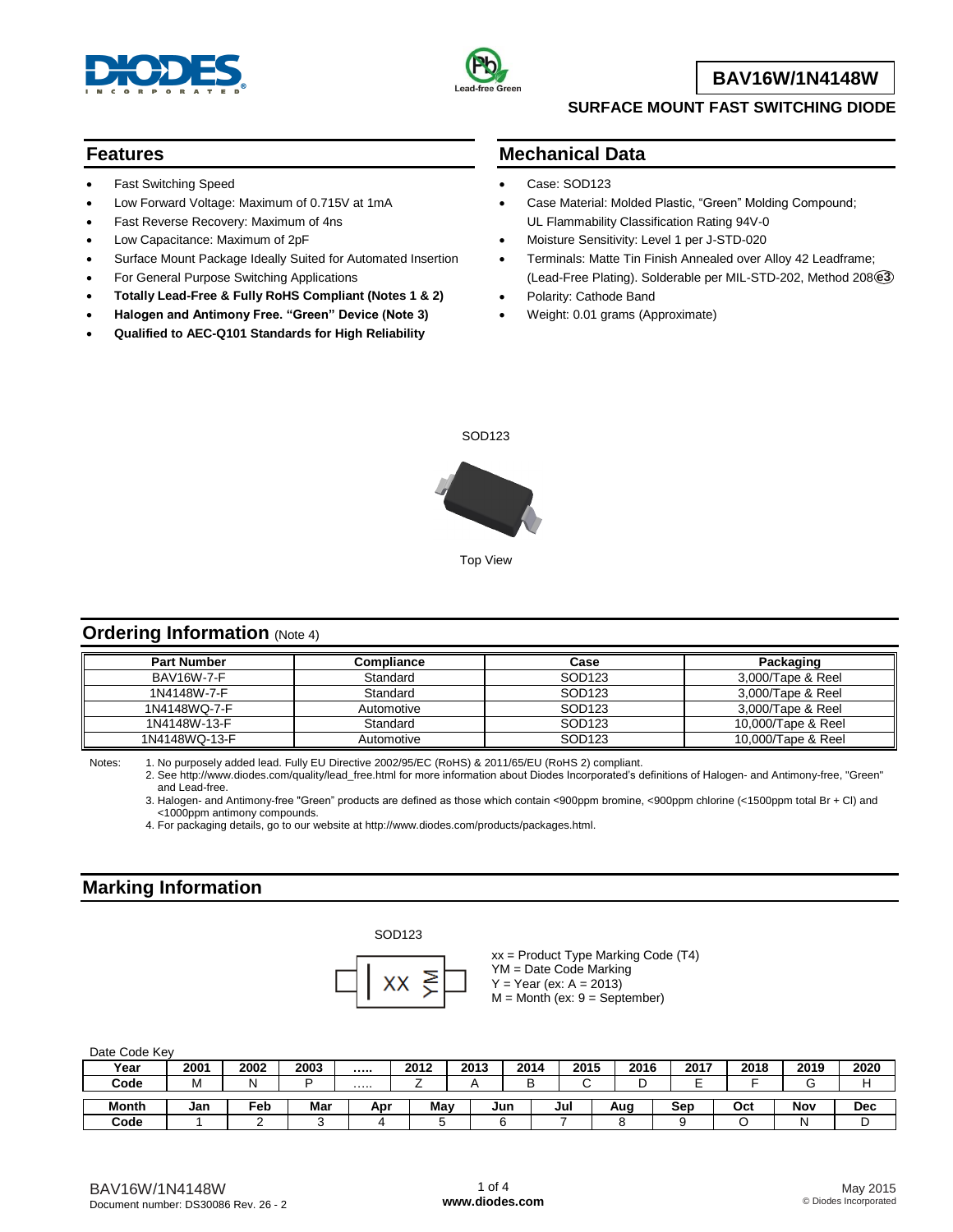

# **Maximum Ratings** (@T<sub>A</sub> = +25°C, unless otherwise specified.)

| <b>Characteristic</b>                                                                                |                                            | Symbol                                | Value      | Unit |
|------------------------------------------------------------------------------------------------------|--------------------------------------------|---------------------------------------|------------|------|
| Peak Repetitive Reverse Voltage<br><b>Working Peak Reverse Voltage</b><br><b>DC Blocking Voltage</b> |                                            | <b>VRRM</b><br>V <sub>RWM</sub><br>VR | 100        |      |
| <b>RMS Reverse Voltage</b>                                                                           |                                            | $V_{R(RMS)}$                          |            |      |
| Forward Continuous Current                                                                           |                                            | <b>IFM</b>                            | 300        | mA   |
| Non-Repetitive Peak Forward Surge Current                                                            | $\textcircled{a}$ t = 1.0µs<br>$@t = 1.0s$ | <b>IFSM</b>                           | 2.0<br>1.0 |      |

### **Thermal Characteristics**

| <b>Characteristic</b>                               | Svmbol            | Value           | Unit   |
|-----------------------------------------------------|-------------------|-----------------|--------|
| Power Dissipation (Note 5)                          |                   | 400             | mW     |
| Thermal Resistance Junction to Ambient Air (Note 5) | K <sub>θ</sub> JA | 315             | °C/W   |
| Operating and Storage Temperature Range             | J, ISTG           | $-65$ to $+150$ | $\sim$ |

#### **Electrical Characteristics** (@T<sup>A</sup> = +25°C, unless otherwise specified.)

| Characteristic                     | Symbol         | Min | Max                           | <b>Unit</b>          | <b>Test Condition</b>                                                                                    |
|------------------------------------|----------------|-----|-------------------------------|----------------------|----------------------------------------------------------------------------------------------------------|
| Reverse Breakdown Voltage (Note 6) | $V_{(BR)R}$    | 100 |                               |                      | $I_R = 1.0 \mu A$                                                                                        |
| Forward Voltage                    | $V_{FM}$       |     | 0.715<br>0.855<br>1.0<br>1.25 |                      | $I_F = 1.0mA$<br>$I_F = 10mA$<br>$I_F = 50mA$<br>$I_F = 150mA$                                           |
| Peak Reverse Current (Note 6)      | <b>IRM</b>     |     | 1.0<br>50<br>30<br>25         | μA<br>μA<br>μA<br>nA | $V_R = 75V$<br>$V_R = 75V$ , $T_J = +150^{\circ}C$<br>$V_R = 25V$ , $T_J = +150^{\circ}C$<br>$V_R = 20V$ |
| Total Capacitance                  | $C_{\text{t}}$ |     | 2.0                           | pF                   | $V_R = 0$ , f = 1.0MHz                                                                                   |
| Reverse Recovery Time              | $t_{rr}$       |     | 4.0                           | ns                   | $I_F = I_R = 10mA,$<br>$I_{rr} = 0.1 \times I_R$ , R <sub>L</sub> = 100 $\Omega$                         |

Notes: 5. Part mounted on FR-4 PC board, double-sided, with 3oz copper plating and with anode and cathode terminal pad dimensions of 2" \* 2".<br>6. Short duration pulse test used to minimize self-heating effect. Short duration pulse test used to minimize self-heating effect.



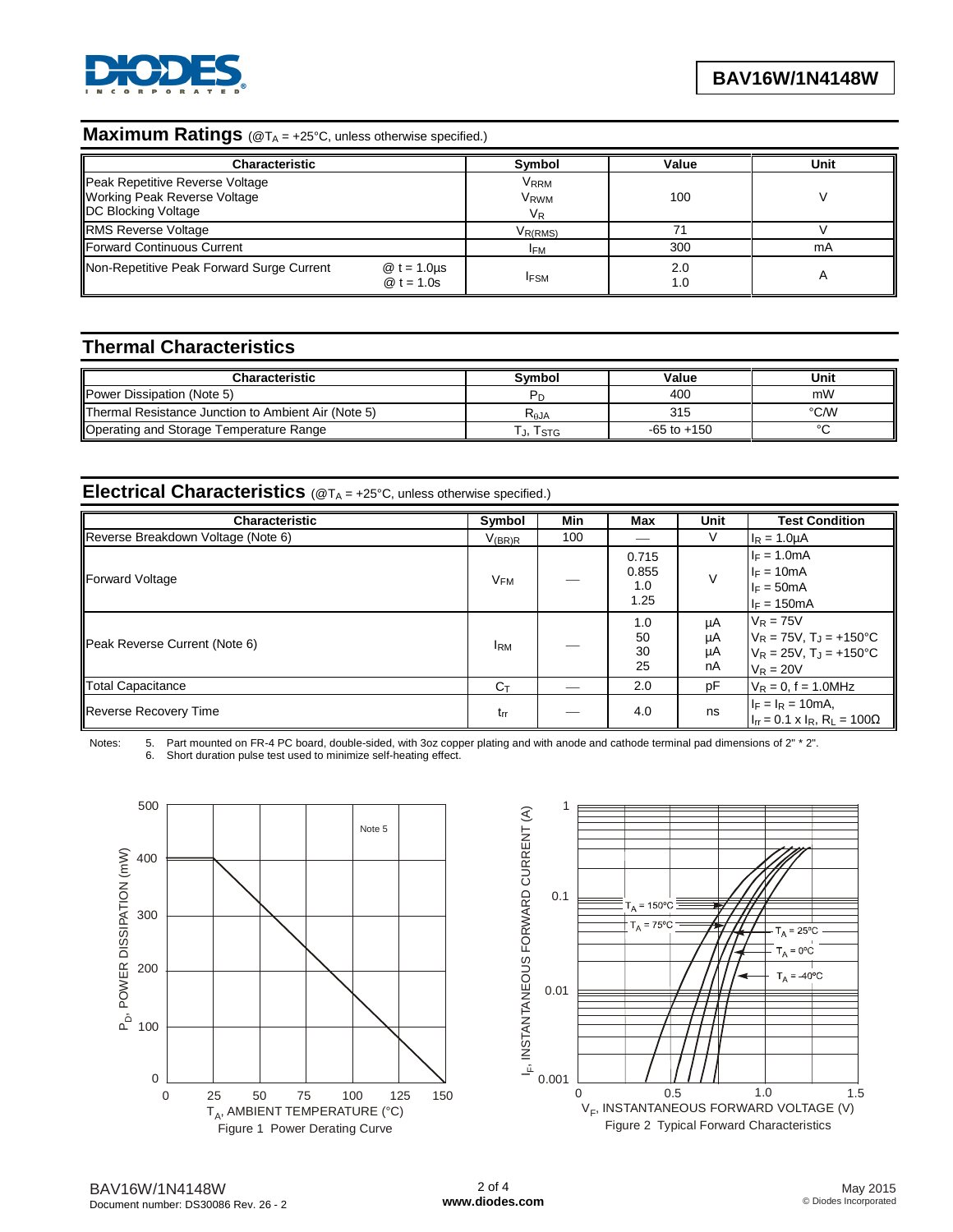

# **BAV16W/1N4148W**



### **Package Outline Dimensions**

Please see AP02002 at [http://www.diodes.com/datasheets/ap02002.pdf fo](http://www.diodes.com/datasheets/ap02002.pdf)r the latest version.



| <b>SOD123</b> |                      |            |  |  |  |
|---------------|----------------------|------------|--|--|--|
| Dim           | Min                  | Max        |  |  |  |
| A             |                      | $0.55$ Typ |  |  |  |
| в             | 1.40                 | 1.70       |  |  |  |
| C             | 3.55                 | 3.85       |  |  |  |
| н             | 2.55                 | 2.85       |  |  |  |
| J             | 0.00                 | 0.10       |  |  |  |
| Κ             | 1.00<br>1.35         |            |  |  |  |
| L             | 0.25                 | 0.40       |  |  |  |
| M             | 0.10                 | 0.15       |  |  |  |
| α             | ŋ                    | 8°         |  |  |  |
| A             | <b>Dimensions in</b> |            |  |  |  |

## **Suggested Pad Layout**

Please see AP02001 at [http://www.diodes.com/datasheets/ap02001.pdf fo](http://www.diodes.com/datasheets/ap02001.pdf)r the latest version.



| <b>Dimensions</b> | Value (in mm) |
|-------------------|---------------|
| G                 | 2.250         |
|                   | 0.900         |
| Χ1                | 4.050         |
|                   | 0.950         |